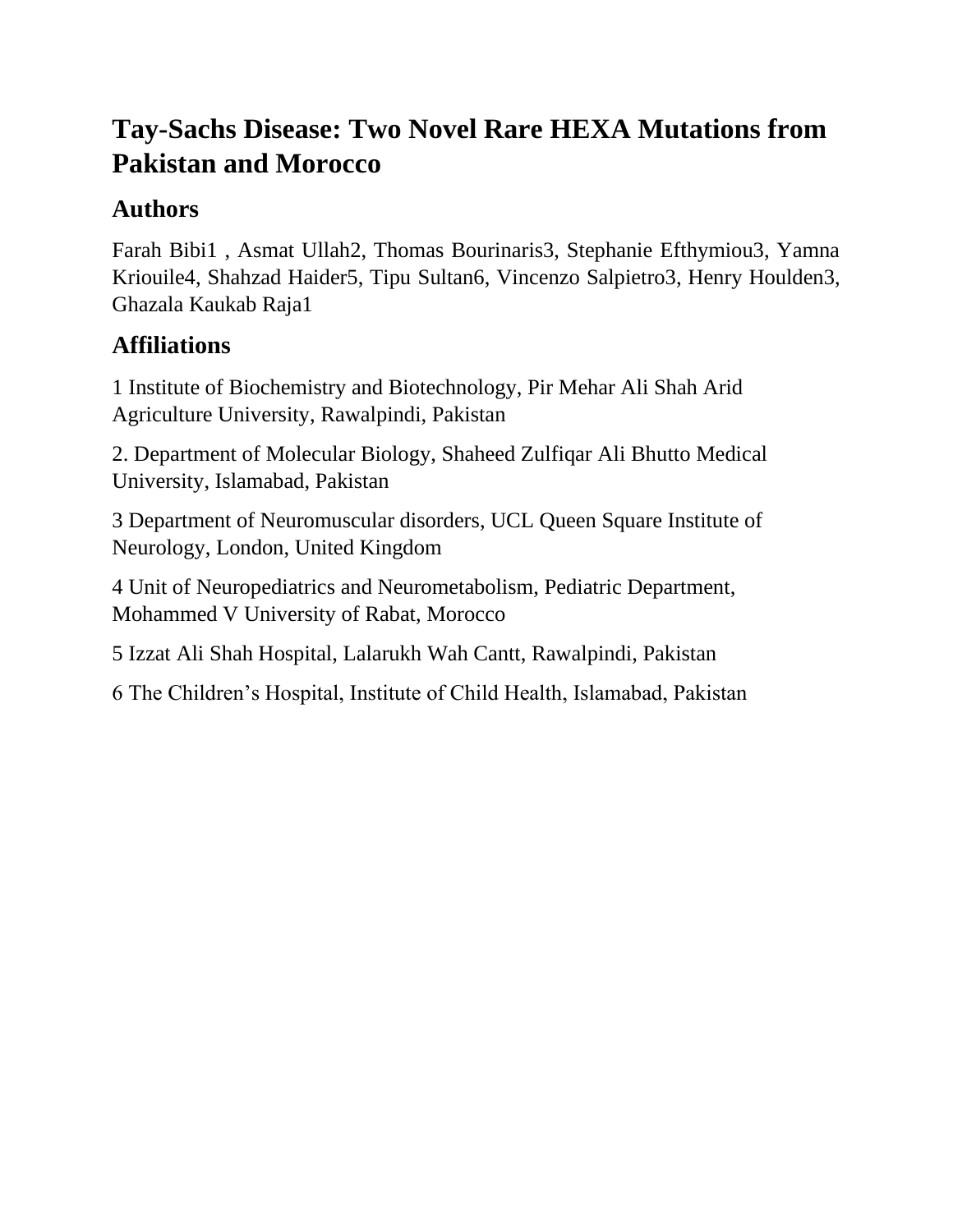## **Abstract**

## **Background**

Tay-Sachs disease (TSD) is a rare autosomal recessive genetic disorder characterized by progressive destruction of nerve cells in the brain and spinal cord. It is caused by genetic variations in the HEXA gene leading to a deficiency of  $\beta$ hexosaminidase A (HEXA) isoenzyme activity. This study aimed to identify causative gene variants in 3 unrelated consanguineous families presented with TSD from Pakistan and Morocco.

**Methods** Detailed clinical investigations were carried out on probands in 3 unrelated consanguineous families of Pakistani and Moroccan origin. Targeted gene sequencing and Whole Exome Sequencing (WES) were performed for variant identification. Candidate variants were checked for co-segregation with the phenotype using Sanger sequencing. Public databases including ExAC, GnomAD, dbSNP and the 1,000 Genome Project were searched to determine frequencies of the alleles. Conservation of the missense variants was ensured by aligning orthologous protein sequences from diverse vertebrate species.

**Results** We report on 3 children presented with Tay-Sachs Disease. The β hexosaminidase A enzyme activity was reduced in the Pakistani patientin one ofthe pedigrees. Genetic testing revealed 2 novel homozygous variants (p.Asp386Alafs\*13 and p.Trp266Gly) in the gene HEXA in Pakistani and Moroccan patients respectively. The third family of Pakistani origin revealed a previously reported variant (p.Tyr427Ilefs \* 5) in HEXA. p. Tyr427Ilefs\*5 is the most commonly occurring pathogenic variation in Ashkenazi but was not reported in Pakistani population.

**Conclusion** Our study further expands the ethnic and mutational spectrum of Tay-Sachs disease emphasizing the usefulness of WES as a powerful diagnostic tool where enzymatic activity is not performed for Tay-Sachs disease. The study recommends targeted screening for these mutations (p. Tyr427Ilefs5) for cost effective testing of TSD patients. Further, the study would assist in carrier testing and prenatal diagnosis of the affected families.

## **Introduction**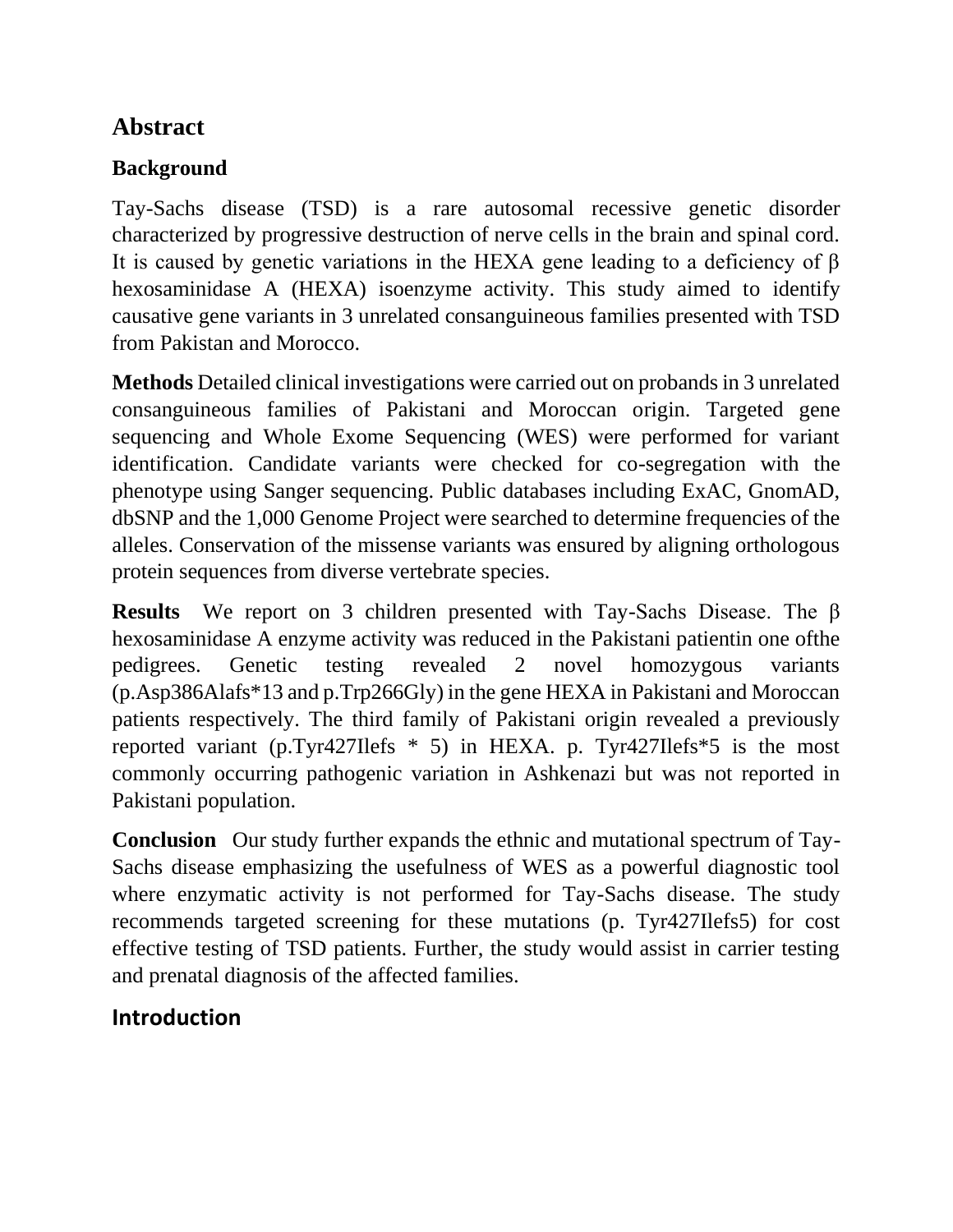Tay-Sachs Disease (TSD) is a rare autosomal recessive genetic disorder associated with neurodegeneration. It represents the first well characterized lysosomal storage disease and is considered the prototype of GM2 gangliosidoses, which are caused by deficiency of either of 2 isoenzymes of  $\beta$  hexosaminidase namely β hexosaminidase A and B. TSD is caused by pathogenic variants in the HEXA gene leading to deficiency of β hexosaminidase A (HEXA) isoenzyme activity. The human HEXA gene is located on chromosome 15 (15q23-q24) with 35.56 kb spans and contains 14 exons [1]. The encodedHEXA is an important lysosomal hydrolytic enzyme. Pathogenic variants in the HEXA-encoding gene leads to impaired activity of the enzyme, which loses its ability to cleave the terminal N-acetyl hexosamine residues of fatty acid derivatives known as GM2 gangliosides. As a result, N-acetyl hexosamine residues are massively accumulated in neuronal cells instead of further metabolizing into GM3 gangliosides [2]. Clinical features of the disease include seizures, hypotonia, weakness, regression of motor milestones, maculopathy with 'cherry-red spot', and cognitive deficits. Based on the onset of symptoms, TSD can be classified into 3 subtypes; infantile, juvenile and adult-onset [3].The infantile form of TSD has the most severe phenotype, typically characterized by regression of motor milestones and progressive weakness and hypotonia, and resulting often to early childhood death, while individuals with juvenile- or adultonset disease encounter a delayed clinical course. The activity of HEXA isoenzyme levels in TSD symptomatic individuals is deficient while that of β hexosaminidase B (HEXB) isoenzyme, is either normal or elevated. Therefore, an assessment of β hexosaminidase enzyme activity in peripheral leukocytes, cultured fibroblasts or lymphoblasts is the test widely used internationally to diagnose the disease [4]. Recently, Next Generation Sequencing (NGS) has been proposed as an alternative screening method for TSD specially in populations with highly diverse ethnic origin.

 Herein, we report on 2 novel mutations and one previously reported mutation in the HEXA gene in total 3 consanguineous families from Pakistan and Morocco presenting with infantile form of TSD. Novel homozygous variants (c.1157del; p.Asp386Alafs \* 13 and c.796T >G; p.Trp266Gly) in HEXAwere identified in a Pakistani (A) and a Moroccan (B) family respectively. In family C, apreviously reported 4bp variant (c.1274\_1277dupTATC; p.Tyr427Ilefs \* 5) most commonly found in Ashkenazi Jews was identified [5]. Pakistani family A in our study is the first family to be genetically confirmed with a novel variant causing aninfantile TSD in Pakistan expanding the mutational spectrum of HEXA in TSD.

### **Material and Methods**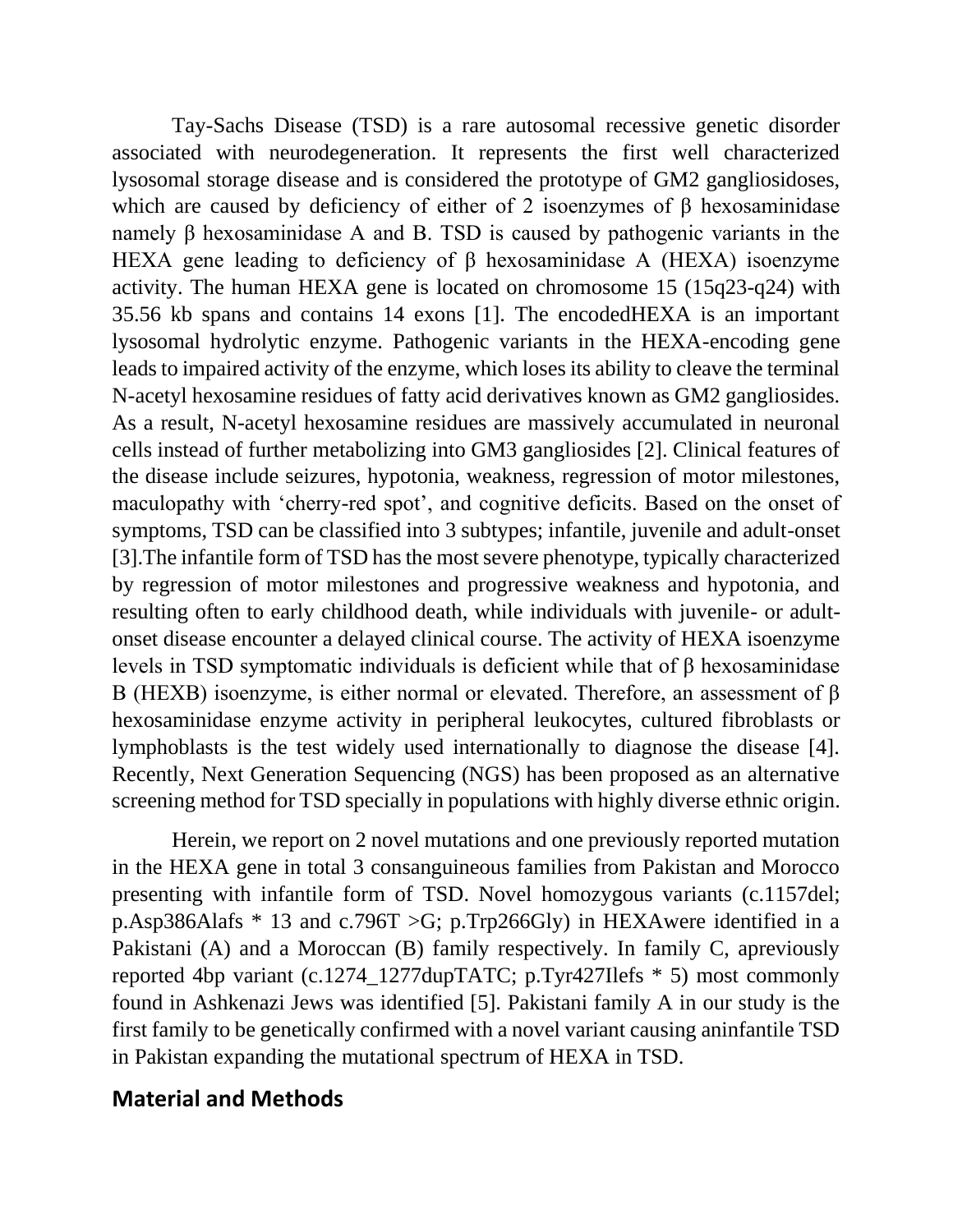#### **Ethical approval and blood collection**

 The present study was approved by the institutional review boards of Arid Agriculture University Rawalpindi, Pakistan, and UCL Institute of Neurology, Queen Square, London. After obtaining informed consent, pedigrees were drawn using information given by the wellinformed elders of the families (Fig. 1a, d  $\&$  g). Blood samples were collected from probands, their parents and unaffected siblings. Whole genomic DNA was extracted from available blood samples using standard procedures. A dried blood spot(DBS) specimen from the proband of family A (IV-1) was collected by applying a few drops of blood, drawn by lancet from the heel, onto specially manufactured absorbent filter paper. The blood was allowed to thoroughly saturate the paper and air dried for several hours. The specimen was stored in low gas-permeability plastic bags with desiccant added to reduce humidity at 4–8 °C. The (DBS) specimen was then shipped away to Synlab MVZ Leinfelden-Echterdingen, Germany for further testing, where the clinical analyte  $\beta$ hexosaminidase A was removed from the filter paper by placing the disc in a solvent or buffer and quantified.

#### **Next generation sequencing**

 To investigate the genetic cause of the disease, Whole Exome Sequencing (WES) was performed in one of the affected probands in each family. For WES, Nextera Rapid Capture Enrichment kit (Illumina) was used according to the manufacturer instructions. Libraries were sequenced in an Illumina HiSeq3000 using a 100-bp paired-end reads protocol. Sequence alignment to the human reference genome (UCSC hg19), variants calling, and annotation were performed as described elsewhere [6]. After removing all synonymous variants, single nucleotide variants (SNVs) and indels in exonic and donor/acceptor splicing variants were selected for further analysis. In accordance with the pedigree and phenotype, priority was given to rare variants [<1% in public databases, including 1000 Genomes project, NHLBI Exome Variant Server, Complete Genomics 69, and Exome Aggregation Consortium (ExAC v0.2)] that were fitting a recessive or a de novo model.

#### **In silico analysis**

 Prediction of functional effects of non-synonymous single nucleotide substitutions (nsSNPs) was done using software SIFT (Sorting Intolerant From Tolerant) (available at http://sift.jcvi.org/), Polyphen2 (Polymorphism Phenotyping v2) (available at http://genetics.bwh.harvard.edu/pph2/) and MutationT@ster (available at http://www.mutationtaster.org/). Prediction of protein stability changes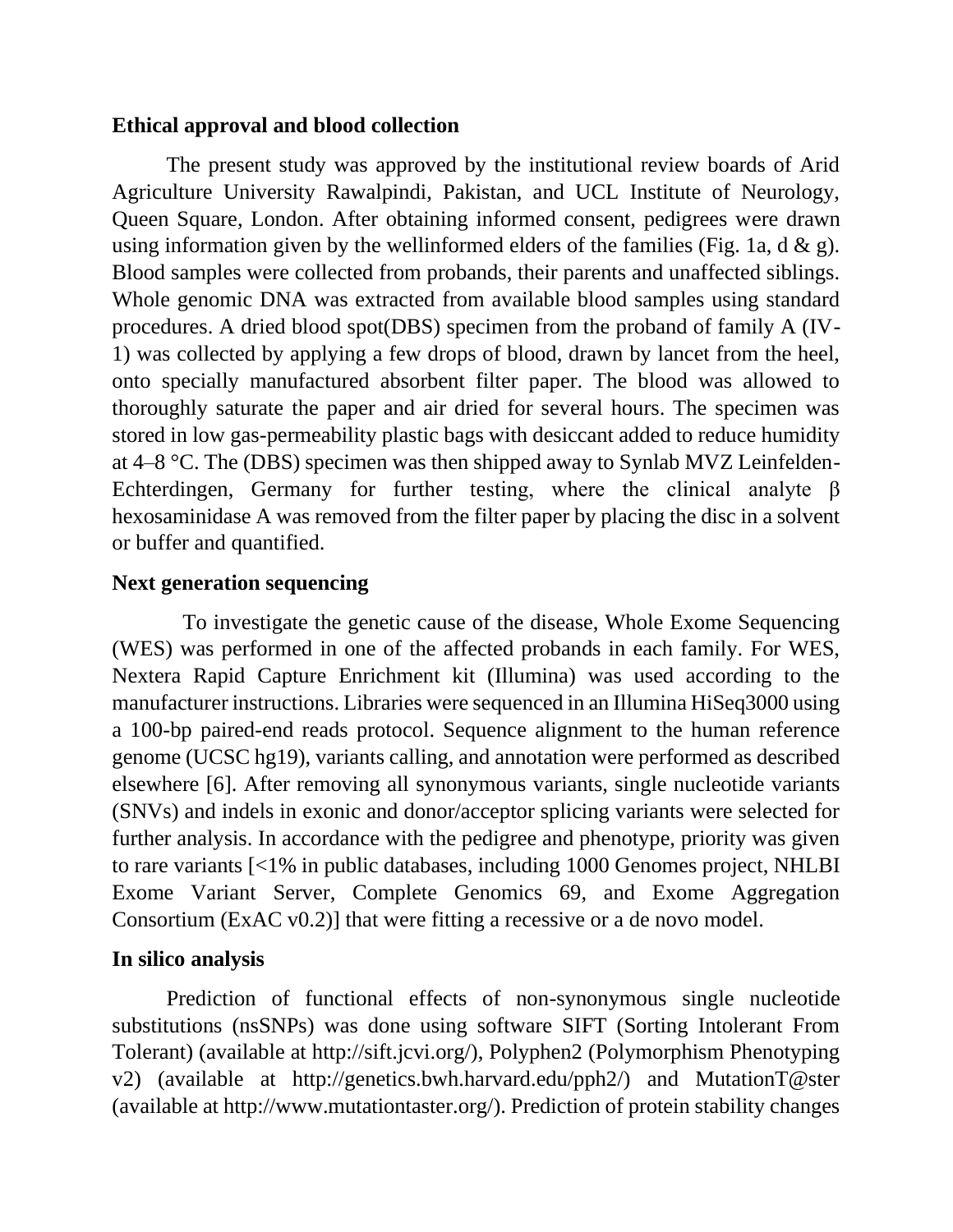upon single point mutation was done using I-Mutant2.0 (http://folding.biofold.org/imutant/i-mutant2.0.html). Evolutionary conservation of the amino acid residues of Hex A was analyzed using ClustalW program available online at (http://www.uniprot. org/help/sequence-alignments).

#### **Results**

#### **Clinical Findings**

 The proband of family A (IV-1) is a 2.5-years old female, born to consanguineous parents from Pakistan, presented with regression of milestones and hypotonia with an onset at the age of 7 months (Fig. 1a). She is the third child of the family. 2 older female siblings had previously presented with similar phenotypeand died at the age of approximately 3 years old. They both had a history of generalized hypotonia, delayed motor milestones and speech, and febrile seizures with an onset of around 6 months. AIV-1 was additionally diagnosed with generalized epileptic disorder, with an EEG showing a generalized pattern of bursts of sharp-and-slowwave complexes. On examination, the proband had significant degree of trunk and limb hypotonia and weakness, being unable to sit on her own and hold her head up. She was awake and alert, but not able to follow commands or make visual contact. The proband had no history of epileptic seizures and EEG was reported normal. Brain MRI showed no signs of cerebral or cerebellar atrophy, but interestingly revealed some diffuse T1/T2-hyperintensities of subcortical white matter and hypointense appearance of thalami in T2 and FLAIR images. Subsequent DBS testing for the enzymatic activity of β hexosaminidase was reported to be diagnostic for Tay-Sachs. (Proband: 0.03 nmol/spot, Reference range: 0.6–2.4 nmol/spot).

 The proband of family (VI-2) was a17-monthsoldfemale,bornto seconddegree consanguineous parents from Morocco (Fig. 1d). She was born at term gestation with a normal weight and no adverse perinatal events were reported. She had normal early development and presented with psychomotor regression and hypotonia since the age of 9 months. She also had a history of generalized myoclonic epileptic seizures. She is the only child ofthe family and has a first cousin with a similar history. On examination, she had truncal hypotonia and was not able to make visual contact. Fundoscopy revealed bilateral maculopathy with the presence of 'cherry-red spot'.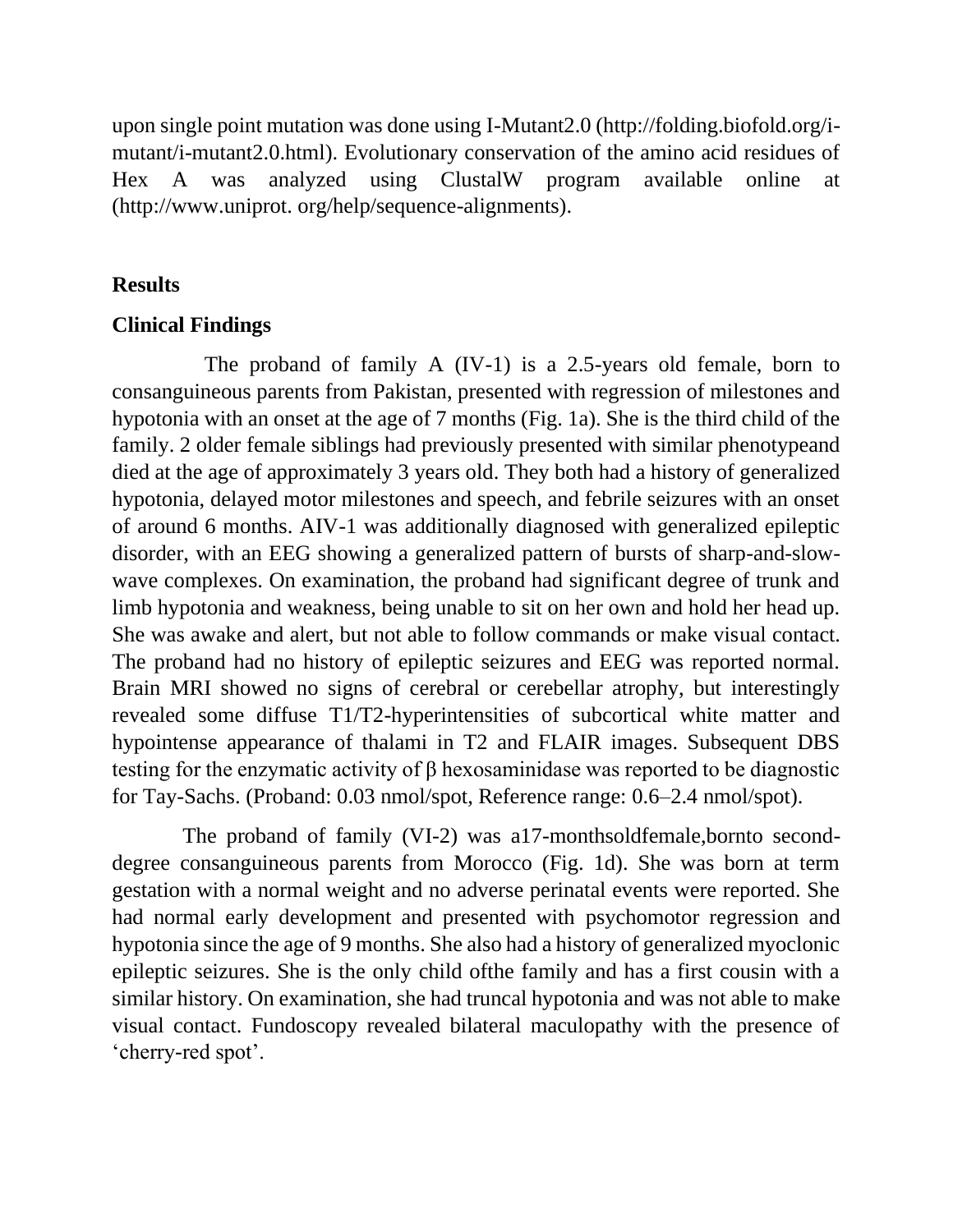The proband of Family C (IV-3) was a 2.5 years old female, born to consanguineous parents from Pakistan (Fig. 1g). She was well until about 6 months of age after which, a delay in the attainment of newer milestones was noticed by the parents. Justlike a proband of a Pakistani family A, this proband also had significant degree of trunk and limb hypotonia and weakness and was unable to sit on her own and hold her head up. She had a history offebrile seizure and later was presented speech problems along with intellectual impairment. Her older siblings were normal. Unfortunately, the probands of family B and C were deceased by the time of genetic confirmation of Tay-Sachs and therefore not available for enzymatic activity testing.

#### **Genetic Findings**

Whole-exome sequencing revealed a homozygous frameshift variant Asp386Alafs \* 13 in HEXA in the affected individual of family A of Pakistani origin (Fig. 1b). Data analysis of family B of Moroccan origin revealed a homozygous missense variant Trp266Gly in HEXA gene (Fig. 1e). Affected individual in family C from Pakistan was found to carry a homozygous 4bp insertion variant leading to frameshift Tyr427Ilefs \* 5 in HEXA gene (Fig. 1h).

 The Asp386Alafs \* 13variant was present within the most significant homozygous block (chr:15; 59619222–99132077), the Trp266Gly variant was present within block (chr:15; 69341532– 74317043), while Tyr427IlefsTer5 variant was present within block (chr:15; 50182703–84645608) identified in the homozygosity mapping analysis (performed using the WES data). Parents of the affected individuals were found heterozygous forthe variants identified in their offspring. Mutation prediction tools including SIFT, Polyphen2 and MutationT@ster predicted the identified variants as disease causing. By conservation analysis, tryptophan (W) at amino acid position 266 was found conserved among different species (Fig. 1f) and comparison of amino acids of HEXA in unaffected and affected individuals is shown in Figs. 1c  $\&$  i. The free energy change value (DDG) of the protein stability decreased to 2.03 Kcal/mol upon single-site mutation Trp266Gly at exon 7 predicted by I-mutant2.0.

### **Discussion**

 In this study, 3 consanguineous families with different ethnic origin were clinically and genetically investigated for mutations in HEXA gene causing Tay-Sachs disease (TSD). All families presented an infantile form of TSD. We identified two novel pathogenic mutations (p.Asp386AlafsTer13; p.Trp266Gly) occurring at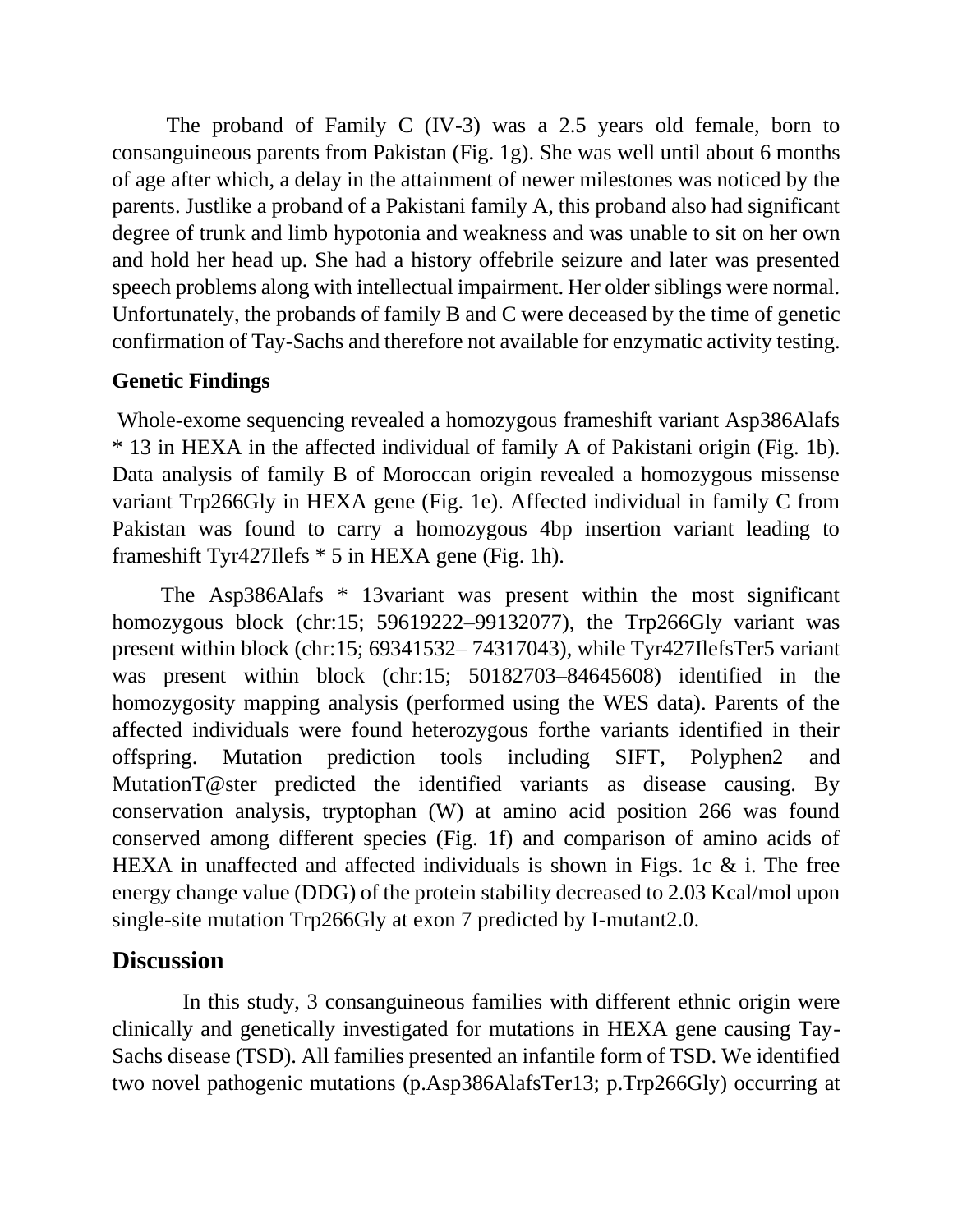the functionally active site of the alpha subunit of β hexosaminidase A expanding the mutational spectrum of HEXA in TSD. We also found a 4bp duplication (c.1274\_1277dupTATC) in third family of Pakistani origin. This variant (c.1274 1277dupTATC) is considered the most common recurrent mutation in Ashkenazi Jewish population. We report this variant for the first time in Pakistani population. [7] reported that the c.1274\_1277dupTATC variant is one of the 3 most common hot spot mutations for TSD patients from India. Due to same geographical background and origin, it can be suggested that the common variant p.(Tyr427Ilefs\*5) identified in family C might be used for carrier screening of the Pakistani population.

 As per Human Gene Mutation Database (HGMD), nearly 190 mutations have been reported so far in HEXA causing TSD; that include 136 single base substitutions, 29 small deletions, 9 small insertions, 3indels and 1 large deletion of 7.6 kb (http://www.hgmd. cf.ac.uk/). The highestincidence of TSDidentified in Ashkenazi Jews is likely due to a shared genetic background with a 4bp insertionc.1274\_1277dupTATC (p.Y427Ifs5) in exon 11 of HEXA gene being the most common mutation in this group. Almost 15% ofthem harbor a splicing mutation (c.1421+1G $\geq$ C; IVS12+1G $\geq$ C) and 2% bear a later-onset mutation (c.805G>A) [5]. TSD has also been reported in individuals of non-Ashkenazi Jewish origin including Arab, Iranian, Indian, Iraqi and Turkish populations in Middle East and South Asia [3, 5]. Recently a single case of juvenile TSD with normal anterior chamber and bilateral healthy fundi has been reported in Pakistani population [7]. It has been reported that mutations resulting in gross alterations in the hexosaminidase alpha subunit sequence are generally found in the severe infantile form. However, missense mutations causing amino acid substitutions have also been found in both the infantile and late onset phenotypes [8]. The 2 homozygous frameshift and missense mutations found in our study are associated with severe infantile form of TSD.

 The clinical features of infantile TSD seen in our patients were consistent with the defined phenotype including progressive loss of neurological function, hyperirritability, and progressive weakness. However, none of the cases had hepatosplenomegaly. Assaying for the activity of  $\beta$  hexosaminidase A in the serum via DBS testing revealed a deficiency of this enzyme in proband of family A. DBS testing has been the standard of care for neonatal screening for a variety of diseases. Moreover, this technology holds promising diagnostic services.With the emergence of advanced analyticaltechnique,the use of DBS in clinical chemistry has been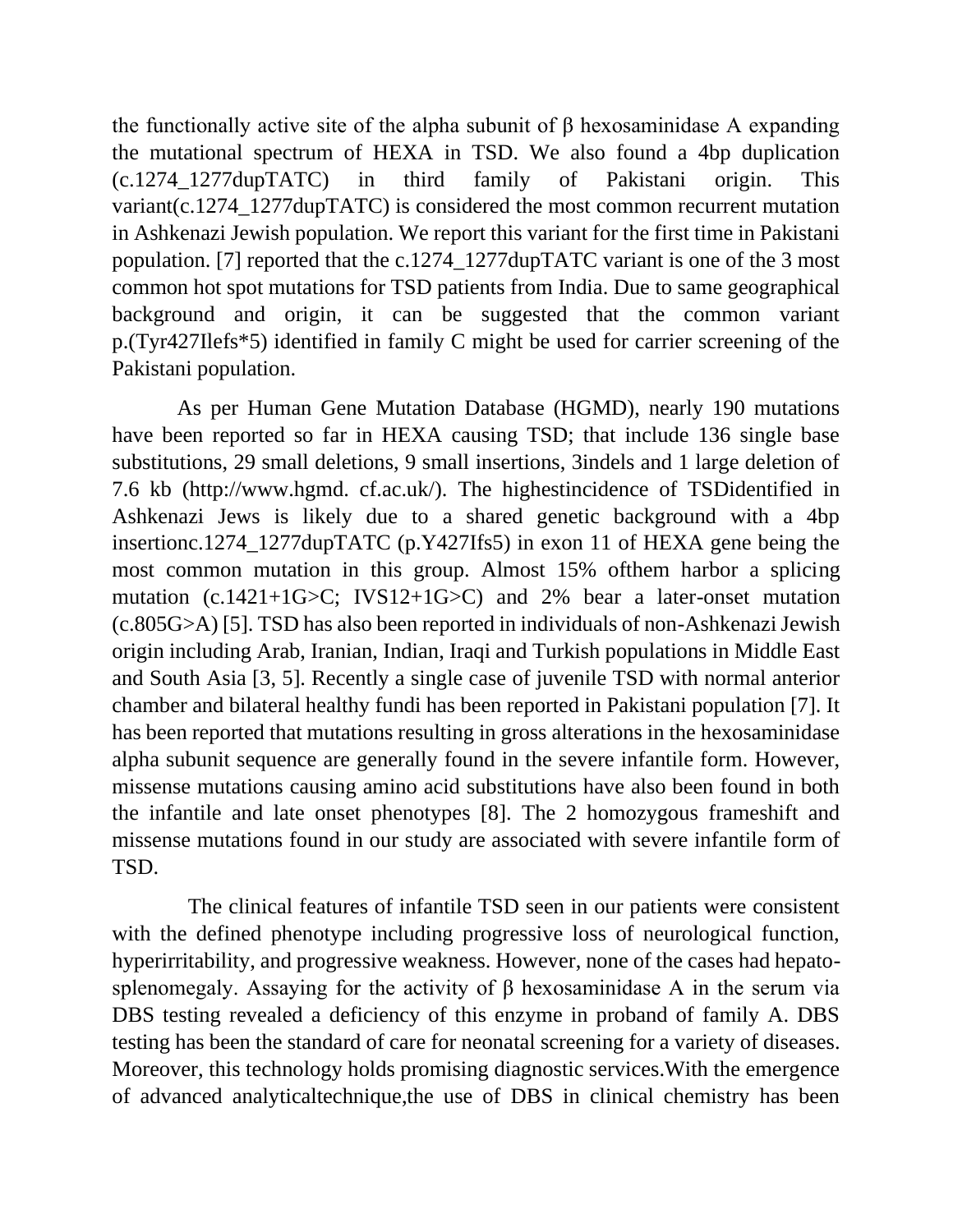broadened and many clinical analytes, including nucleic acids, small molecules and lipids, have been successfully measured [9]. DBS tests offer as timely and valid diagnosis of lysosomal storage disorders (LSDs)by measuring lysosomal enzymes. As a positive result will always be confirmed or denied by further specific tests, in this regard DBS testing may further supplement a valid molecular diagnosis via WES. Researchers worldwide have combined newborn screening (NBS) programs with NGS and explored potential advantages of the long-term collection of DBS samples [10]. Hence it is recommended to the clinicians to use the DBS testing as a primary diagnostic test for timely diagnosis of TSD. The MRI brain was available in one case (AIV-2) and revealed hypointense appearance of thalami in T2 and FLAIR images along with some diffuse T1/T2-hyperintensities of subcortical white matter. However, no signs of cerebral or cerebellar atrophy were found. Unfortunately, none of the probands underwent detailed electrophysiology testing to evaluate brainstem responses, including blink reflex and the presence or absence of exaggerated startle reflex. No clinical signs of hyperekplexia were reported in any of the 3 probands whatsoever, although probands of families of B and C were deceased at the time of genetic diagnosis and therefore not available for follow-up examination.

 The 2 homozygous frameshift mutations (p.Asp386Alafs \* 13; p.Tyr427Ilefs \* 5) found in Pakistani families A and C respectively are predicted to cause protein degradation either through nonsense mediated decay or bythe production of truncated protein lacking the C-terminal amino acidsresulting in a completely nonfunctional version of β-hexosaminidase A leading to severe infantile form of TSD. The novel homozygous mutation (p.Asp386Alafs \* 13) found in family A was not found in ExAC, 1000Genome, GnomAD, dbSNP and was predicted to be disease causing by MutationTaster(www.mutationtatser.org), Polyphene-2 (http:// genetics.bwh.harvard.edu/pph2/) and CADD (https://cadd. gs.washington.edu/).

 The missense variant (p.(Trp266Gly)) identified in Moroccan family (B)locates in Glycosyl hydrolase family 20 catalytic domain (amino acids 167–488). This domain contributes an essential function in the GM2-hydrolyzing activity of βhexosaminidase A [7].The wild-type residue tryptophan at amino acid position 266 is more hydrophobic than the mutantresidue glycine which is very flexible and can disturb the required rigidity of the protein at this position. The variant was conserved in the respective orthologues (Fig. 1f). The mutation p.(W266G) most likely causes loss of hydrophobic interactions in the core of the protein leading to 2.03 Kcal/mol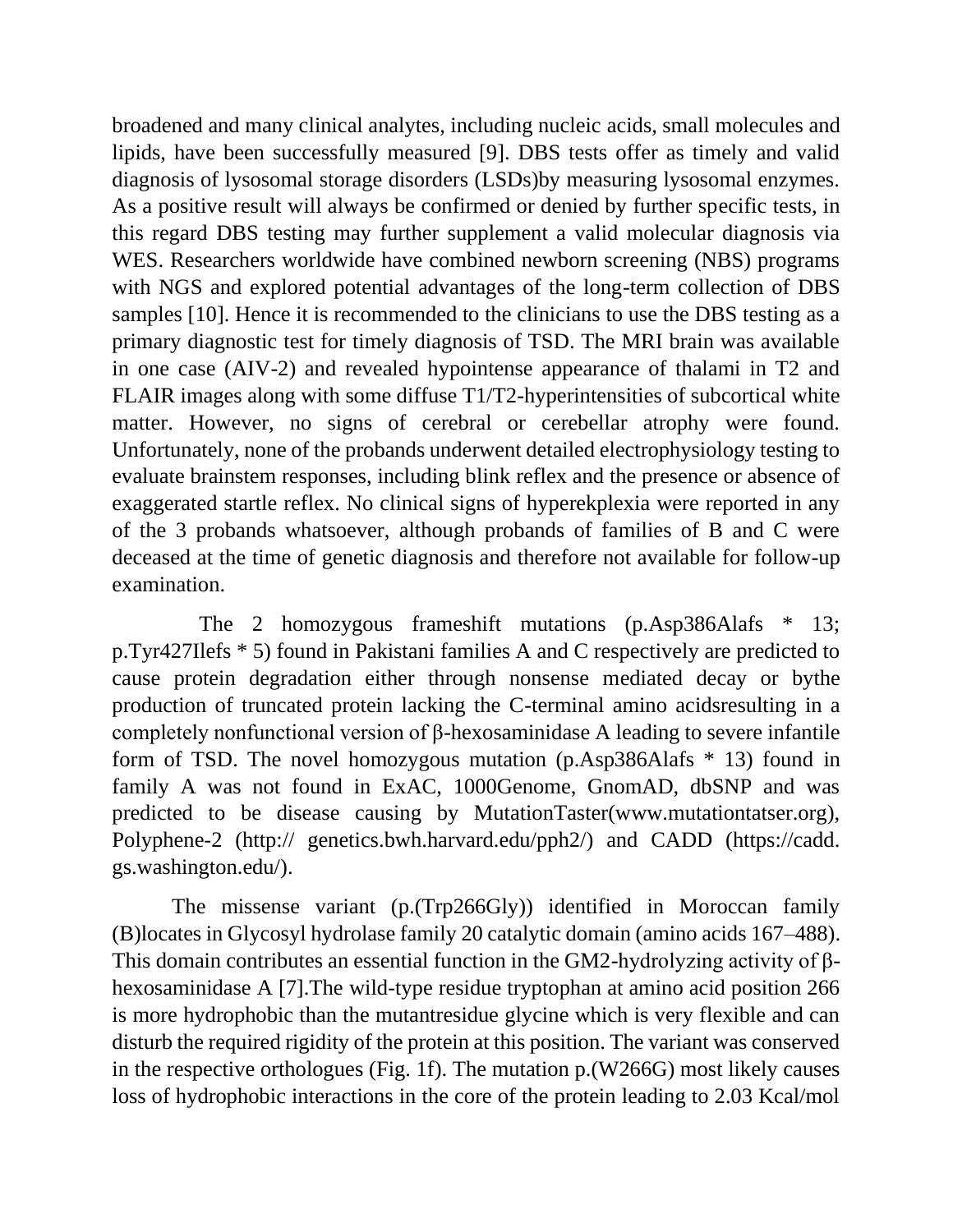decrease in free energy value of HEXA protein identified using the software I-Mutant2.0. Thus, the single-site mutation (Trp266Gly) destabilizes the HEXA protein and is associated with severe infantile phenotype. This is in accordance with previous observations that missense mutations responsible for infantile TSD were generally located in a functionally importantregion [11]. We believe that the deceased siblings of indexed cases harbored the same disease with same mutation.

 Our study contributes to improving carrier testing in previously underexplored populations and prenatal diagnosis in the affected families. Screening for the most common variants will decrease the cost burden on population**.** 

### **Funding**

We are supported by the Higher Education Commission of Pakistan (IRSIP). Research was conducted as part of the Queen Square Genomics group at University College London, supported by the National Institute for Health Research University College London Hospitals Biomedical Research Centre.

#### **Contributor's Statement**

F. Bibi and S. Efthymiou drafted the manuscript. T. Bourinaris, Y. Kriouile, T. Sultan, S. Haider provided clinical information and revised the manuscript. V. Salpietro and A. Ullah analysed the data. H. Houlden and G. K. Raja supervised the study.

#### **Acknowledgements**

Our patients and their parents are gratefully acknowledged. We are grateful to the Queensquare Institute of Neurology UCL UK for Genomics for performing theNext Generation Sequencing. The assistance provided by Dr. Pakeeza Arzo is greatly appreciated.

#### **References**

[1] Sheth J, Mistri M, Mahadevan L et al. Identification of deletion-duplication in HEXA gene in five children with Tay-Sachs disease from India. BMC medical genetics 2018; 19: 109

[2] Matsushita K, Numakawa T, Odaka H et al. Presynaptic Dysfunction in Neurons Derived from Tay–Sachs iPSCs. Neuroscience 2019; 414:

128–140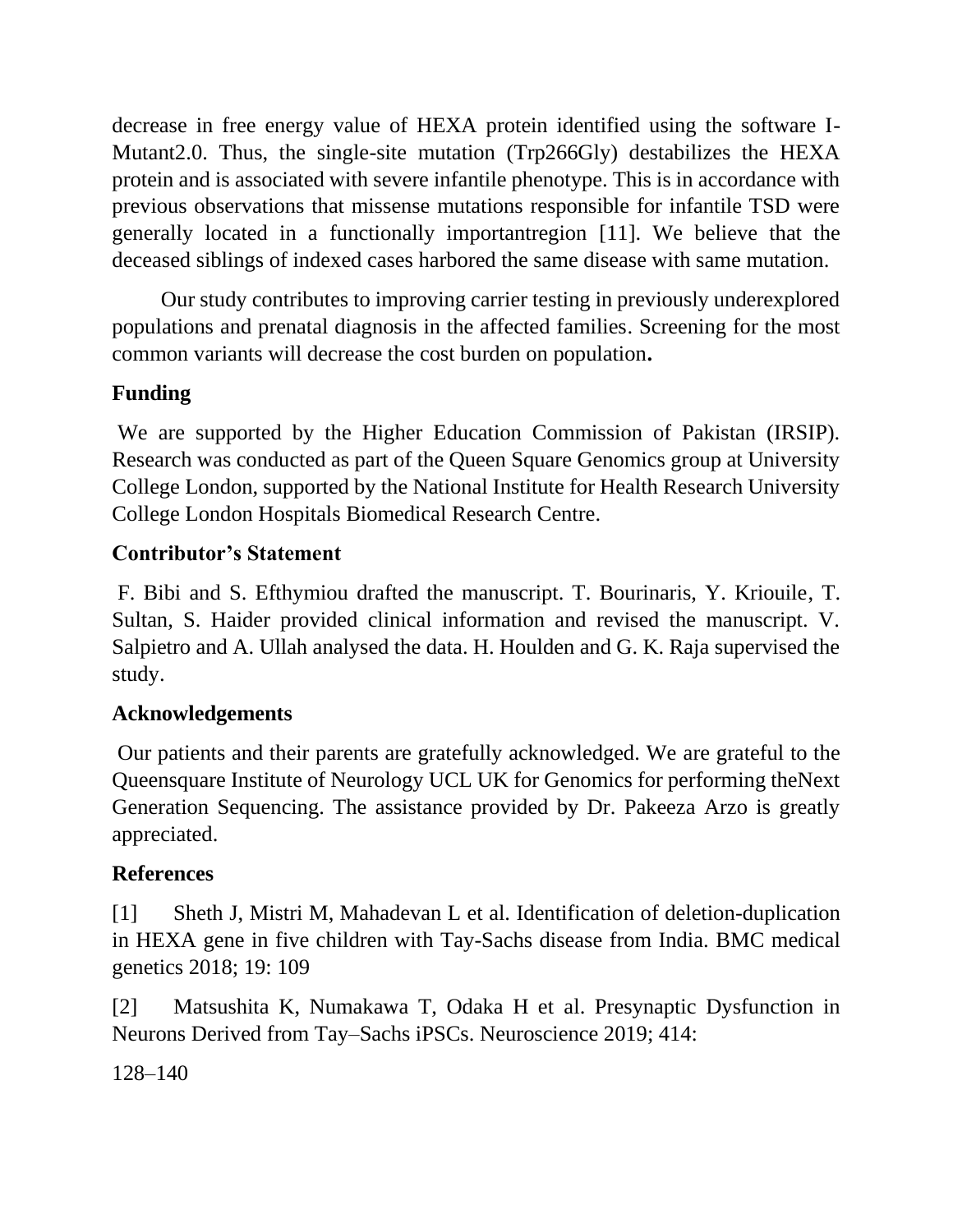[3] Khera D, John J, Singh K et al. Tay-Sachs disease: a novel mutation from India. BMJ Case Reports CP 2018; 1: e225916

[4] Cecchi AC, Vengoechea ES, Kaseniit KE et al. Screening for Tay-Sachs disease carriers by full-exon sequencing with novel variant interpretation outperforms enzyme testing in a pan-ethnic cohort. Molecular genetics & genomic medicine 2019; 8: 1–2

[5] Jamali S, Eskandari N, Aryani O et al. 3 novel mutations in Iranian patients with Tay-Sachs disease. Iranian biomedical journal 2014; 2: 114

[6] Mencacci NE, Kamsteeg EJ, Nakashima K et al. De novo mutations in PDE10A cause childhood-onset chorea with bilateral striatal lesions. The American Journal of Human Genetics 2016; 4: 763–771

[7] Cheema HA, Waheed N, Saeed A. Unusual case of Juvenile Tay sachs disease. BMJ Case Reports CP 2019; 9: e230140

[8] Mistri M, Mehta S, Solanki D et al. Identification of novel variants in a large cohort of children with Tay–Sachs disease: An initiative of a multicentric task force on lysosomal storage disorders by Government of India. Journal of human genetics 2019; 10: 985–994

[9] Lehmann S, Delaby C, Vialaret J et al. Current and future use of "dried blood spot" analyses in clinical chemistry. Clinical Chemistry and Laboratory Medicine 2013; 10: 51.

[10] Mortensen O, Lydersen LN, Apol KD et al. Using dried blood spot samples from a trio for linked-read whole-exome sequencing. European Journal of Human Genetics 2019; 27: 980–988

[11] Ohno K, Saito S, Sugawara K et al. Structural consequences of amino acid substitutions causing Tay-Sachs disease. Molecular Genetics. Metabolism 2008; 94: 462–468

#### **Footnote**

Fig. 1 Pedigrees of families showing autosomal recessive inheritance of Tay-Sachs disease a, d, g. Sequencing of the HEXA showing mutations (c.1157del, c.796T>g, and c.1274\_1277dup) identified in family a, d and g respectively. Point of mutation is represented by arrows b, e, h. Comparison of amino acids of HEXA in unaffected